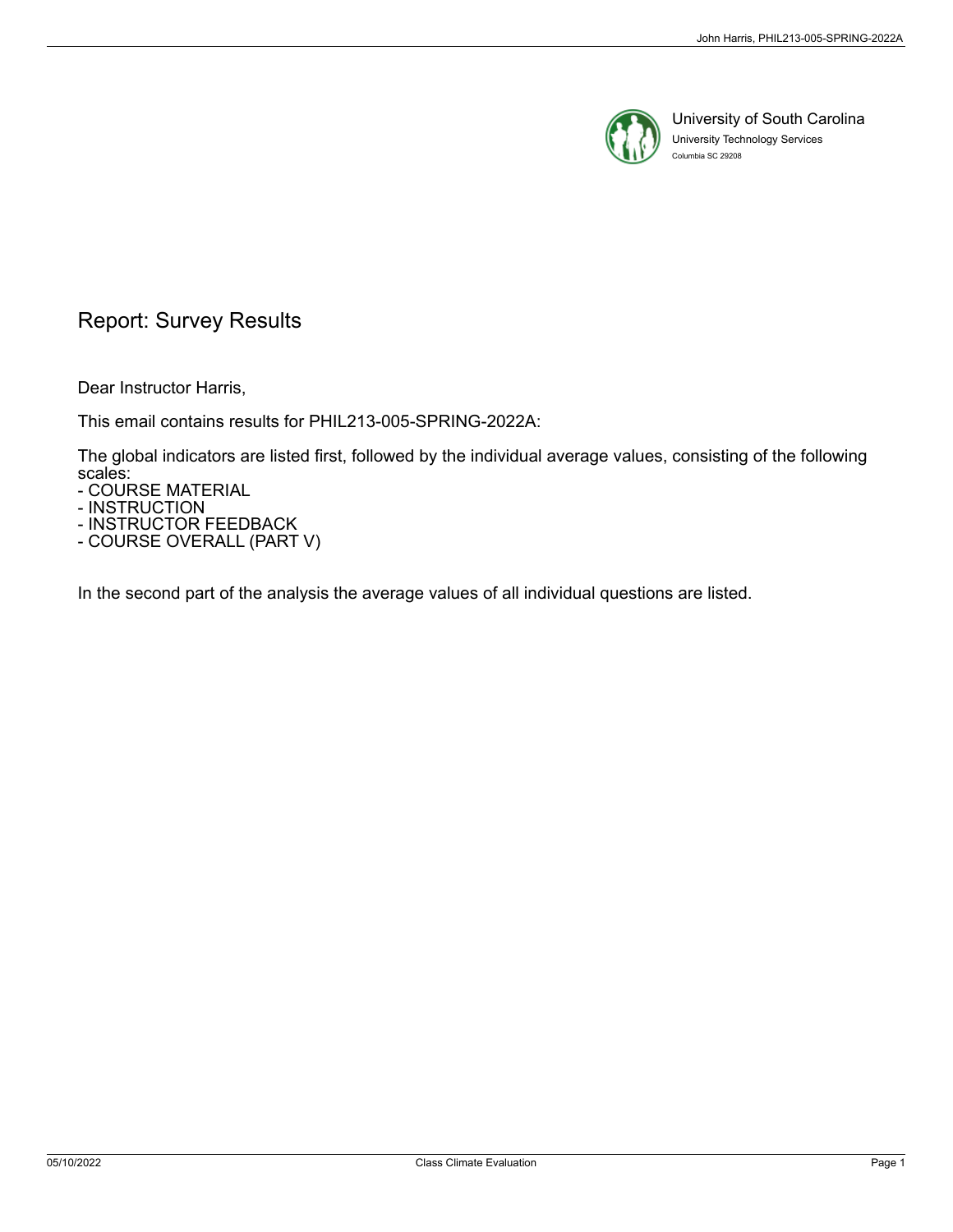

 $3.5 - 4.0$   $70\%$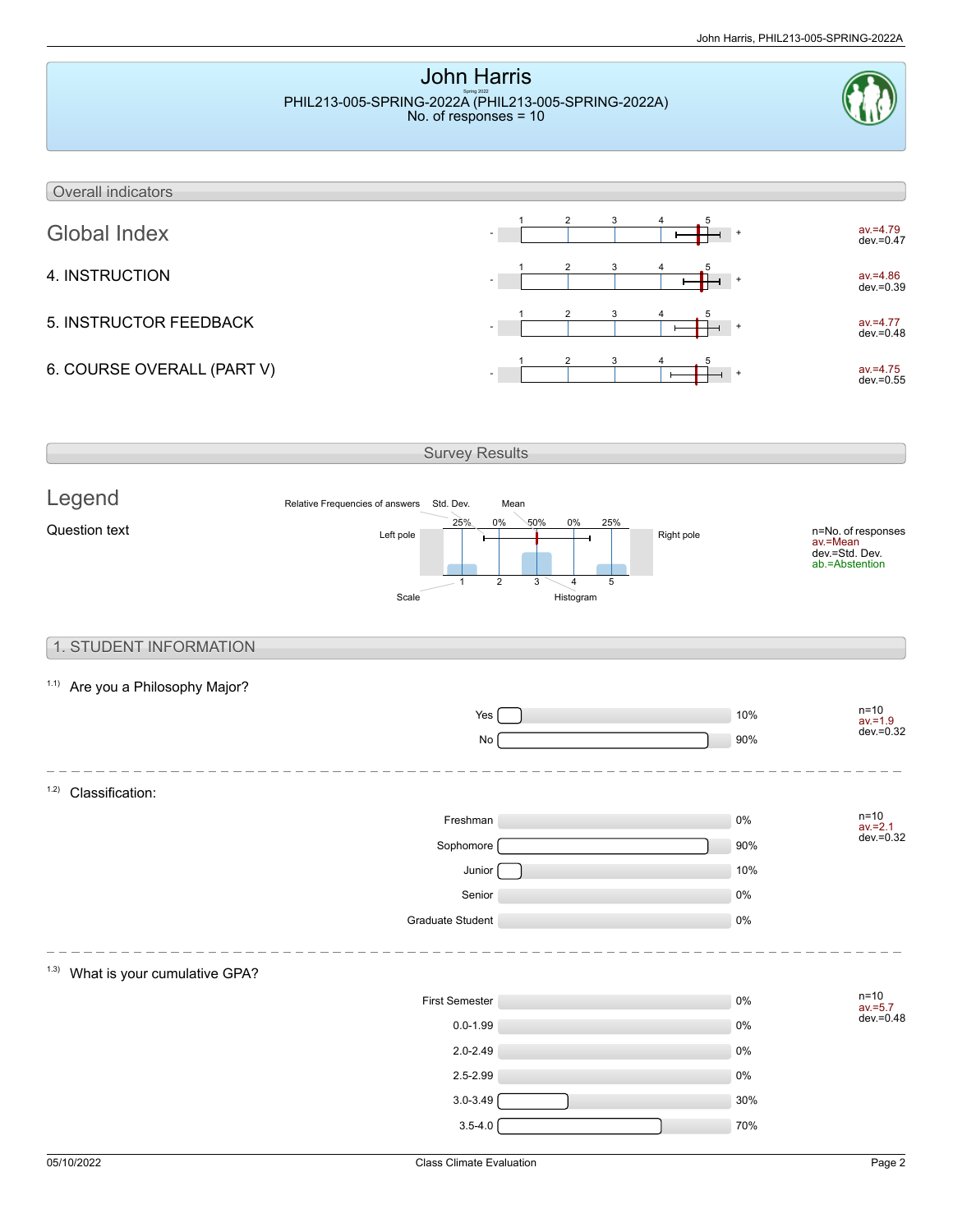n=10 av.=1.7 dev.=1.64

### $1.4$ ) What is your anticipated grade in this course?



#### 2. COURSE FUNDAMENTALS

| 2.1)  | The instructor clearly stated the instructional<br>objectives of the course.                                                                                                                                                                                                                   | Strongly<br>Disagree | 0%<br>1    | 0%<br>2                                | 0%<br>3       | 10%<br>$\overline{4}$            | 90%<br>5   | Strongly<br>Agree   | $n=10$<br>$av = 4.9$<br>$dev = 0.32$            |
|-------|------------------------------------------------------------------------------------------------------------------------------------------------------------------------------------------------------------------------------------------------------------------------------------------------|----------------------|------------|----------------------------------------|---------------|----------------------------------|------------|---------------------|-------------------------------------------------|
| 2.2)  | The instructor clearly stated the method by which<br>your final grade would be determined.                                                                                                                                                                                                     | Strongly<br>Disagree | 0%         | 0%                                     | $0\%$         | 10%                              | 90%        | Strongly<br>Agree   | $n=10$<br>$av = 4.9$<br>$dev = 0.32$            |
| 2.3)  | The instructor clearly explained any special<br>requirements of attendance which differ from the<br>attendance policy of the University.                                                                                                                                                       | Strongly<br>Disagree | 0%         | $\overline{2}$<br>0%<br>$\overline{2}$ | 3<br>10%<br>3 | 10%<br>$\overline{4}$            | 80%<br>5   | Strongly<br>Agree   | $n=10$<br>$av = 4.7$<br>dev.=0.67               |
| 2.4)  | The instructor clearly graded and returned the<br>student's written work (e.g., examinations and<br>papers) in a timely manner.                                                                                                                                                                | Strongly<br>Disagree | 0%<br>1    | 0%<br>$\overline{2}$                   | 0%<br>3       | 20%                              | 80%<br>5   | Strongly<br>Agree   | $n=10$<br>$av = 4.8$<br>$dev = 0.42$            |
| (2.5) | The instructor met the class regularly and at the<br>scheduled times.                                                                                                                                                                                                                          | Strongly<br>Disagree | $0\%$<br>1 | 0%<br>$\overline{2}$                   | 0%<br>3       | 10%<br>$\overline{4}$            | 90%<br>5   | Strongly<br>Agree   | $n=10$<br>$av = 4.9$<br>dev.=0.32               |
| 2.6)  | The instructor scheduled a reasonable number of<br>office hours per week.                                                                                                                                                                                                                      | Strongly<br>Disagree | 0%<br>1    | 0%<br>$\overline{2}$                   | $0\%$<br>3    | 10%<br>$\overline{4}$            | 90%        | Strongly<br>Agree   | $n=10$<br>$av = 4.9$<br>$dev = 0.32$            |
| 2.7)  | The instructor was available outside the classroom.<br>(In selecting your rating, consider the instructor's<br>availability via established office hours,<br>appointments, and other opportunities for face-to-<br>face interaction as well as via telephone, e-mail, fax<br>and other means). | Strongly<br>Disagree | 0%         | 0%<br>$\overline{2}$                   |               | 10%<br>3                         | 90%        | Strongly<br>Agree   | $n=10$<br>$av = 3.9$<br>dev.=0.32               |
| 2.8)  | If web sites, Blackboard, or other Internet resources<br>were a part of this course, to what extent did they<br>enhance or detract from your learning experience in<br>the course.                                                                                                             | Greatly<br>Detracted | 0%<br>1    | 0%<br>$\overline{2}$                   | 0%<br>3       | 33.3%<br>$\overline{\mathbf{A}}$ | 66.7%<br>5 | Greatly<br>Enhanced | $n=9$<br>$av = 4.67$<br>$dev = 0.5$<br>$ab = 1$ |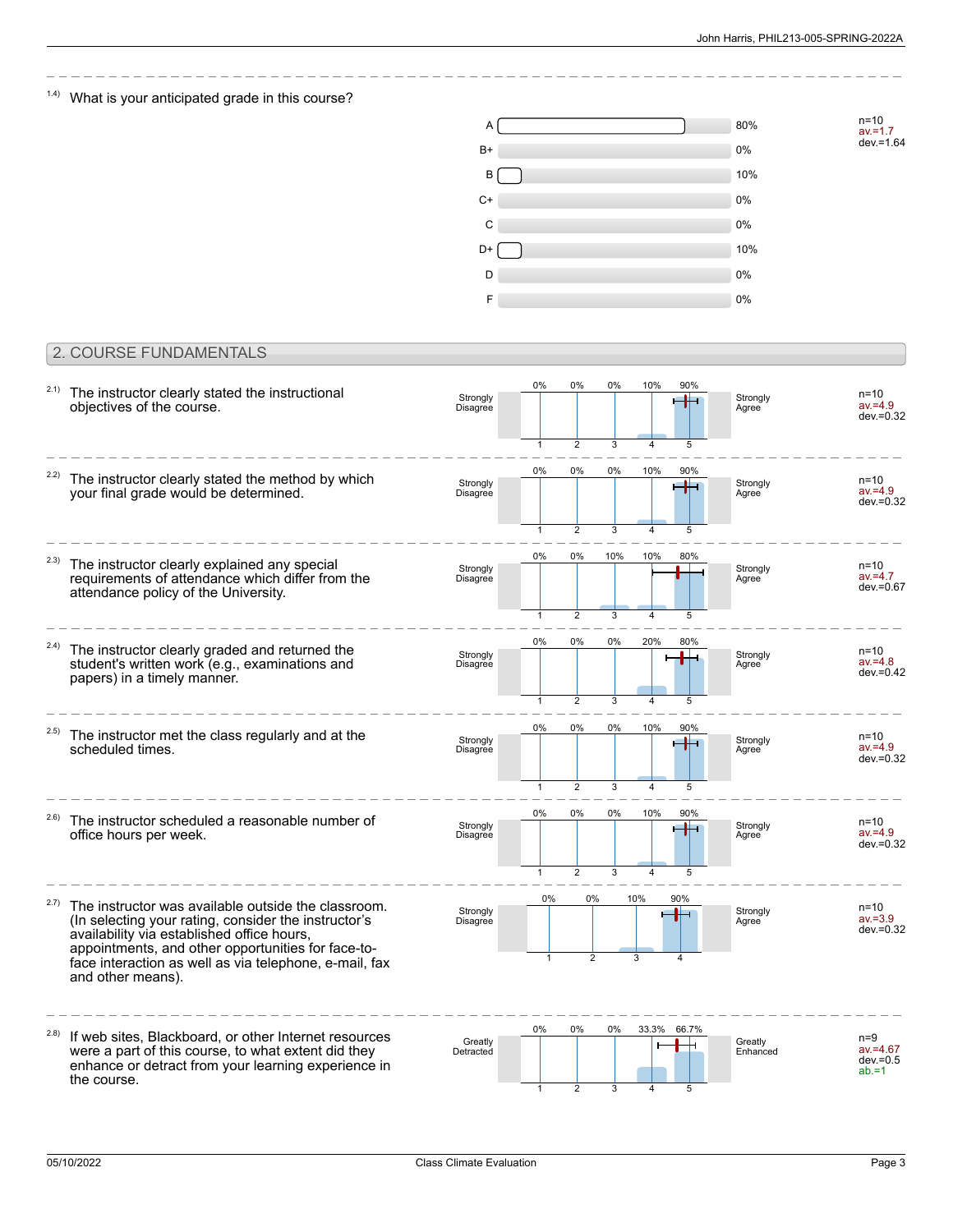#### 3. COURSE MATERIAL 0% 0% 0% 30% 70% 3.1) How helpful were the readings in contributing to the n=10 Not at all ╄ Very helpful  $av = 4.7$ course objectives? helpful dev.=0.48 5  $\overline{2}$ 3 4 1 20% 20% 40% 0% 20% 3.2) Related to my other courses, the material covered n=10 Very Very Hard av.=2.8 was: Easy dev $=1.4$ 3  $\overline{A}$ 5 1 2 20% 0% 50% 10% 20%  $3.3)$  Related to my other courses, the workload was: n=10 Very Easy Ė Very Hard av.=3.1  $d$ ev = 1.37 3 5 1 2 4 4. INSTRUCTION 0% 0% 0% 10% 90%  $4.1)$  The instructor was well prepared for class. n=10 ral i Strongly Disagree Strongly Agree av.=4.9  $dev = 0.32$ 3 5 1 2 4 0% 0% 0% 10% 90%  $4.2$ ) The instructor presented the material clearly. n=10 av.=4.9 Strongly 45 Strongly Agree Disagree dev.=0.32  $\overline{2}$ 3 4 5 1 0% 0% 0% 10% 90% 4.3) The instructor used class time productively and  $n=10$ e de c Strongly Disagree Strongly Agree effectively. av.=4.9 dev.=0.32 3 5  $\overline{\phantom{a}}$  $\overline{A}$ 1 0% 0% 10% 10% 80%  $4.4$ ) The instructor was enthusiastic and engaging. n=10 Strongly Strongly av.=4.7 Disagree Agree  $dev = 0.67$ 3  $\overline{4}$ 5 1  $\mathfrak{D}$ 0% 0% 0% 10% 90% 4.5) The instructor was receptive and responsive to n=10 Strongly + **Strongly** av.=4.9 student questions and comments. Disagree Agree dev.=0.32 1 2 3 4 5 5. INSTRUCTOR FEEDBACK 0% 0% 0% 20% 80%  $5.1)$  The instructor's comments on work were helpful. n=10 av.=4.8 H Strongly Disagree Strongly Agree dev.=0.42  $\overline{2}$ 3 5 1 4 0% 0% 10% 20% 70%  $5.2)$  The instructor's evaluation of work was fair.  $n=10$ **Strongly** Strongly Disagree J.  $av = 4.6$ Agree dev.=0.7 3 5 1 2 4 0% 0% 0% 10% 90%  $5.3)$  The instructor treated students with respect. n=10 **Strongly** Strongly Disagree صارص av.=4.9

1

2

3

4

5

dev.=0.32

**Agree**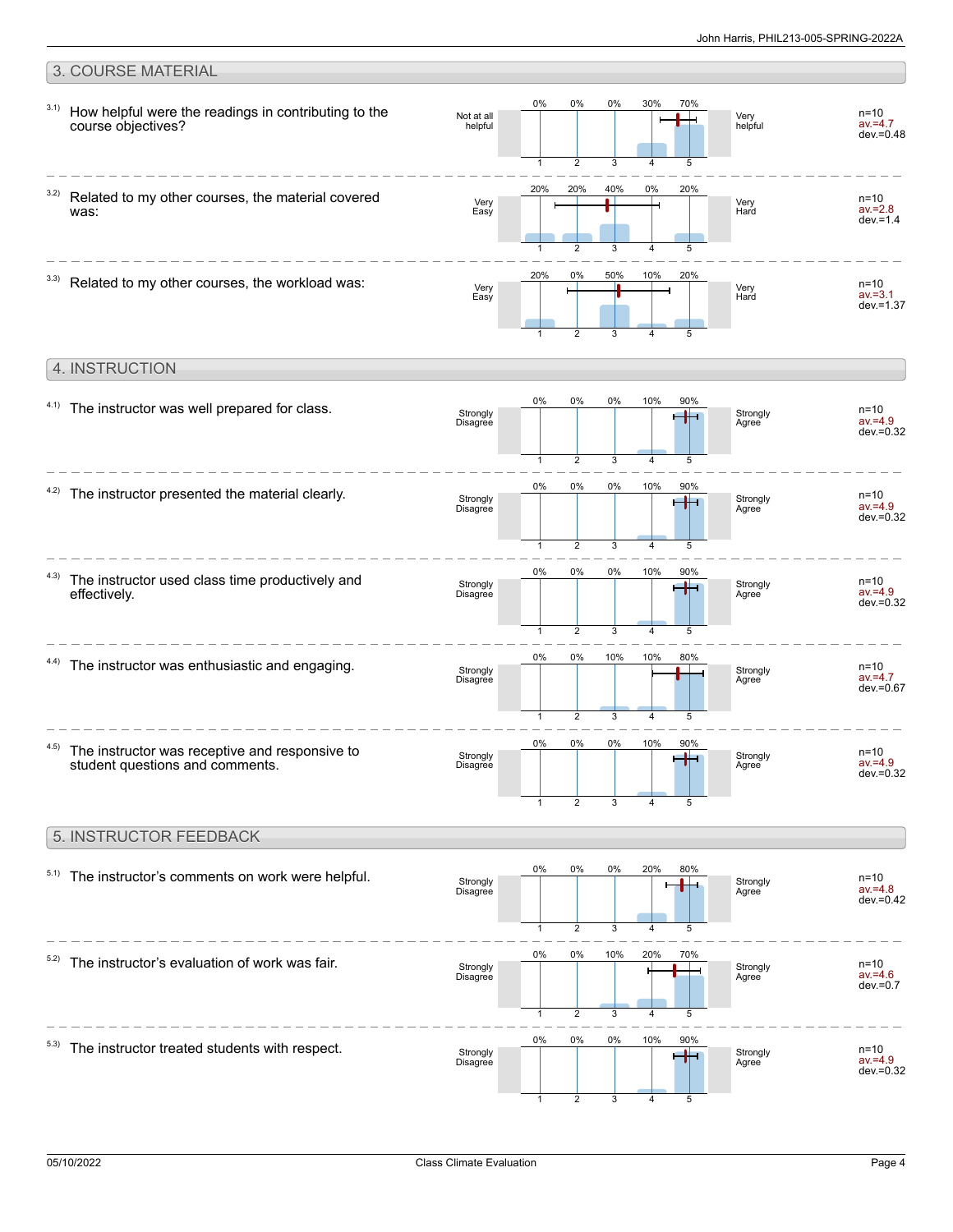#### 6. COURSE OVERALL (PART V) 0% 0% 10% 10% 80% 6.1) How would you rate this course compared to other Very Poor **Excellent** n=10 av.=4.7 dev.=0.67 courses? 1 2 3 4 5  $\frac{1}{2}$  $- - - -$ 0% 0% 0% 20% 80% 6.2) Very Poor  $\begin{array}{|c|c|c|c|c|c|}\n\hline\n\text{Very Poor} & \text{O\%} & \text{O\%} & \text{O\%} & \text{O\%} \\
\hline\n\end{array}$ How would you rate this instructor compared to other av.=4.8 dev.=0.42 instructors?  $\mathfrak{p}$ 3 51 4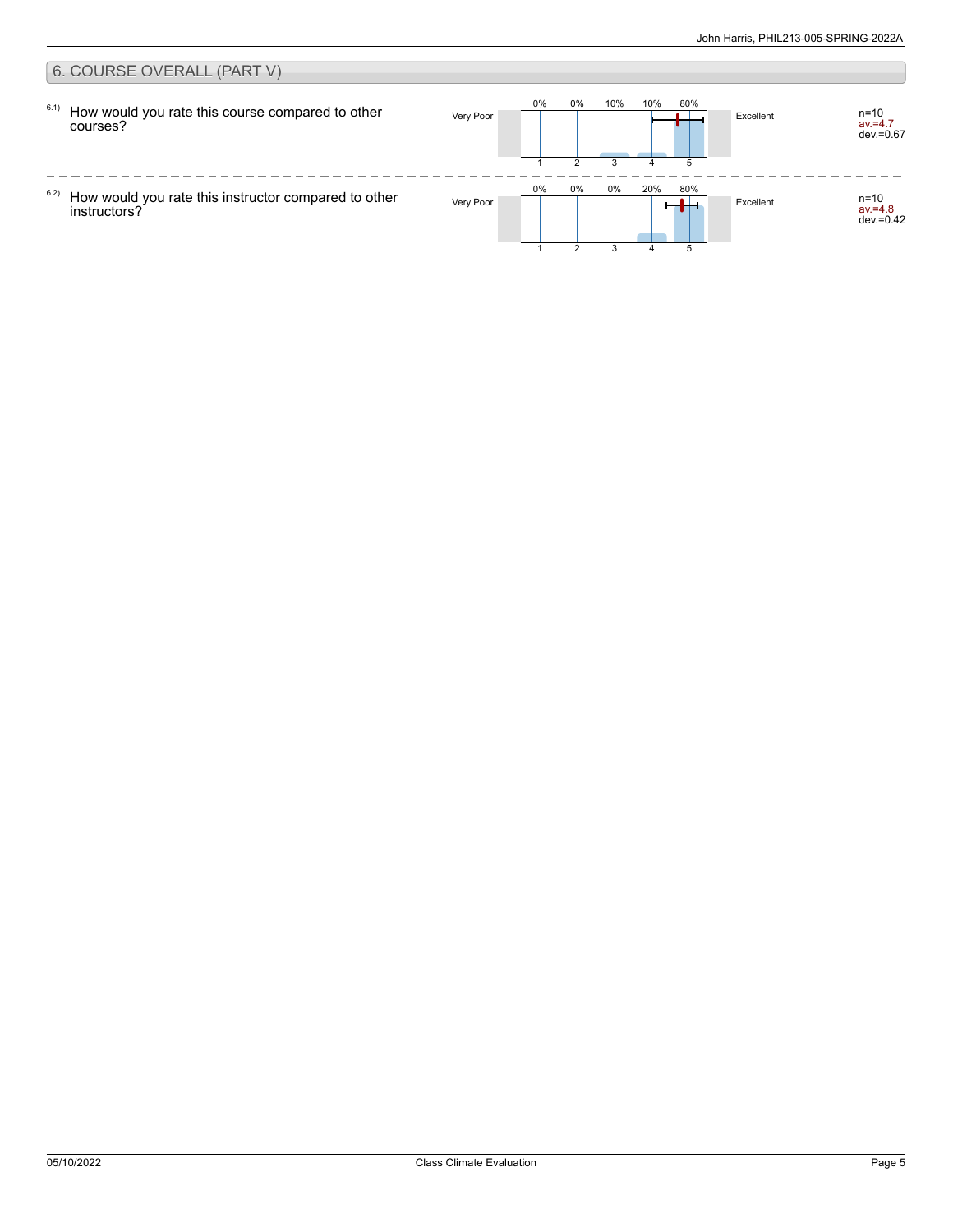# Profile

#### Subunit: Philosophy

Name of the instructor: John Harris Name of the course: (Name of the survey)

PHIL213-005-SPRING-2022A

Comparative line: Spring 2022 PHIL class Subunit Report

Values used in the profile line: Mean

#### 2. COURSE FUNDAMENTALS

- 2.1) The instructor clearly stated the instructional objectives of the course.
- 2.2) The instructor clearly stated the method by which your final grade would be determined.
- 2.3) The instructor clearly explained any special requirements of attendance which differ from the attendance policy of the University.
- 2.4) The instructor clearly graded and returned the student's written work (e.g., examinations and papers) in a timely manner.
- 2.5) The instructor met the class regularly and at the scheduled times.
- 2.6) The instructor scheduled a reasonable number of office hours per week.
- 2.7) The instructor was available outside the classroom. (In selecting your rating, consider the instructor's availability via established office
- 2.8) If web sites, Blackboard, or other Internet resources were a part of this course, to what extent did they enhance or detract from your

#### 3. COURSE MATERIAL

- 3.1) How helpful were the readings in contributing to the course objectives?
- 3.2) Related to my other courses, the material covered was:
- 3.3) Related to my other courses, the workload was:

#### 4. INSTRUCTION

- $4.1$ ) The instructor was well prepared for class. 4.2) The instructor presented the material clearly. 4.3) The instructor used class time productively and
- 4.4) The instructor was enthusiastic and engaging. Strongly
- 4.5) The instructor was receptive and responsive to student questions and comments.

| Strongly  |  | Strongly |                       |                            |                          |                              |
|-----------|--|----------|-----------------------|----------------------------|--------------------------|------------------------------|
| Disagree  |  | Agree    | $n = 10$<br>$n = 530$ | $av = 4.90$<br>$av = 4.54$ | $md = 5.00$<br>$md=5.00$ | $dev = 0.32$<br>$dev = 0.83$ |
| Strongly  |  | Strongly |                       |                            |                          |                              |
| Disagree  |  | Agree    | $n=10$<br>$n = 530$   | $av = 4.90$<br>$av = 4.64$ | $md = 5.00$<br>$md=5.00$ | $dev = 0.32$<br>$dev = 0.74$ |
| Strongly  |  | Strongly |                       |                            |                          |                              |
| Disagree  |  | Agree    | $n = 10$<br>$n = 528$ | $av = 4.70$<br>$av = 4.60$ | $md = 5.00$<br>$md=5.00$ | $dev = 0.67$<br>$dev = 0.80$ |
| Strongly  |  | Strongly |                       |                            |                          |                              |
| Disagree  |  | Agree    | $n=10$<br>$n = 529$   | $av = 4.80$<br>$av = 4.33$ | $md=5.00$<br>$md=5.00$   | $dev = 0.42$<br>$dev = 1.08$ |
| Strongly  |  | Strongly |                       |                            |                          |                              |
| Disagree  |  | Agree    | $n=10$<br>$n = 529$   | $av = 4.90$<br>$av = 4.78$ | $md = 5.00$<br>$md=5.00$ | $dev = 0.32$<br>$dev = 0.56$ |
| Strongly  |  | Strongly |                       |                            |                          |                              |
| Disagree  |  | Agree    | $n = 10$<br>$n = 529$ | $av = 4.90$<br>$av = 4.64$ | $md = 5.00$<br>$md=5.00$ | $dev = 0.32$<br>$dev = 0.68$ |
| Strongly  |  | Strongly |                       |                            |                          |                              |
| Disagree  |  | Agree    | $n=10$<br>$n = 520$   | $av = 3.90$<br>$av = 3.69$ | $md=4.00$<br>$md=4.00$   | $dev = 0.32$<br>$dev = 0.61$ |
| Greatly   |  | Greatly  |                       |                            |                          |                              |
| Detracted |  | Enhanced | $n=9$<br>$n = 432$    | $av = 4.67$<br>$av = 4.25$ | $md=5.00$<br>$md=5.00$   | $dev = 0.50$<br>$dev = 0.90$ |
|           |  |          |                       |                            |                          |                              |

 $\begin{vmatrix} 1 & 1 \end{vmatrix}$  Strongly

| Not at all<br>helpful |   | Verv<br>helpful | $n = 10$<br>$n = 528$ | $av = 4.70$<br>$av = 4.20$ | md=5.00<br>$md=5.00$       | $dev = 0.48$<br>$dev = 1.03$ |
|-----------------------|---|-----------------|-----------------------|----------------------------|----------------------------|------------------------------|
|                       |   |                 |                       |                            |                            |                              |
| Very<br>Easy          |   | Very<br>Hard    | $n = 10$<br>$n = 527$ | $av = 2.80$<br>$av = 3.38$ | $md = 3.00$<br>$md = 3.00$ | $dev = 1.40$<br>$dev = 1.08$ |
| Very<br>Easy          | œ | Very<br>Hard    | $n = 10$<br>$n = 528$ | $av = 3.10$<br>$av = 3.24$ | $md = 3.00$<br>$md = 3.00$ | $dev = 1.37$<br>$dev = 1.07$ |



| Strongly | $n = 10$  | $av = 4.90$ | $md = 5.00$ | $dev = 0.32$ |
|----------|-----------|-------------|-------------|--------------|
| Agree    | $n = 530$ | $av = 4.61$ | $md = 5.00$ | $dev = 0.78$ |
| Strongly | $n = 10$  | $av = 4.90$ | $md = 5.00$ | $dev = 0.32$ |
| Agree    | $n = 529$ | $av = 4.34$ | $md = 5.00$ | $dev = 1.07$ |
| Strongly | $n = 10$  | $av = 4.90$ | $md = 5.00$ | $dev = 0.32$ |
| Agree    | $n = 530$ | $av = 4.46$ | $md = 5.00$ | $dev = 0.94$ |
| Strongly | $n = 10$  | $av = 4.70$ | $md = 5.00$ | $dev = 0.67$ |
| Agree    | $n = 529$ | $av = 4.49$ | $md = 5.00$ | $dev = 0.92$ |
| Strongly | $n = 10$  | $av = 4.90$ | $md = 5.00$ | $dev = 0.32$ |
| Agree    | $n = 528$ | $av = 4.62$ | $md=5.00$   | $dev = 0.80$ |

effectively.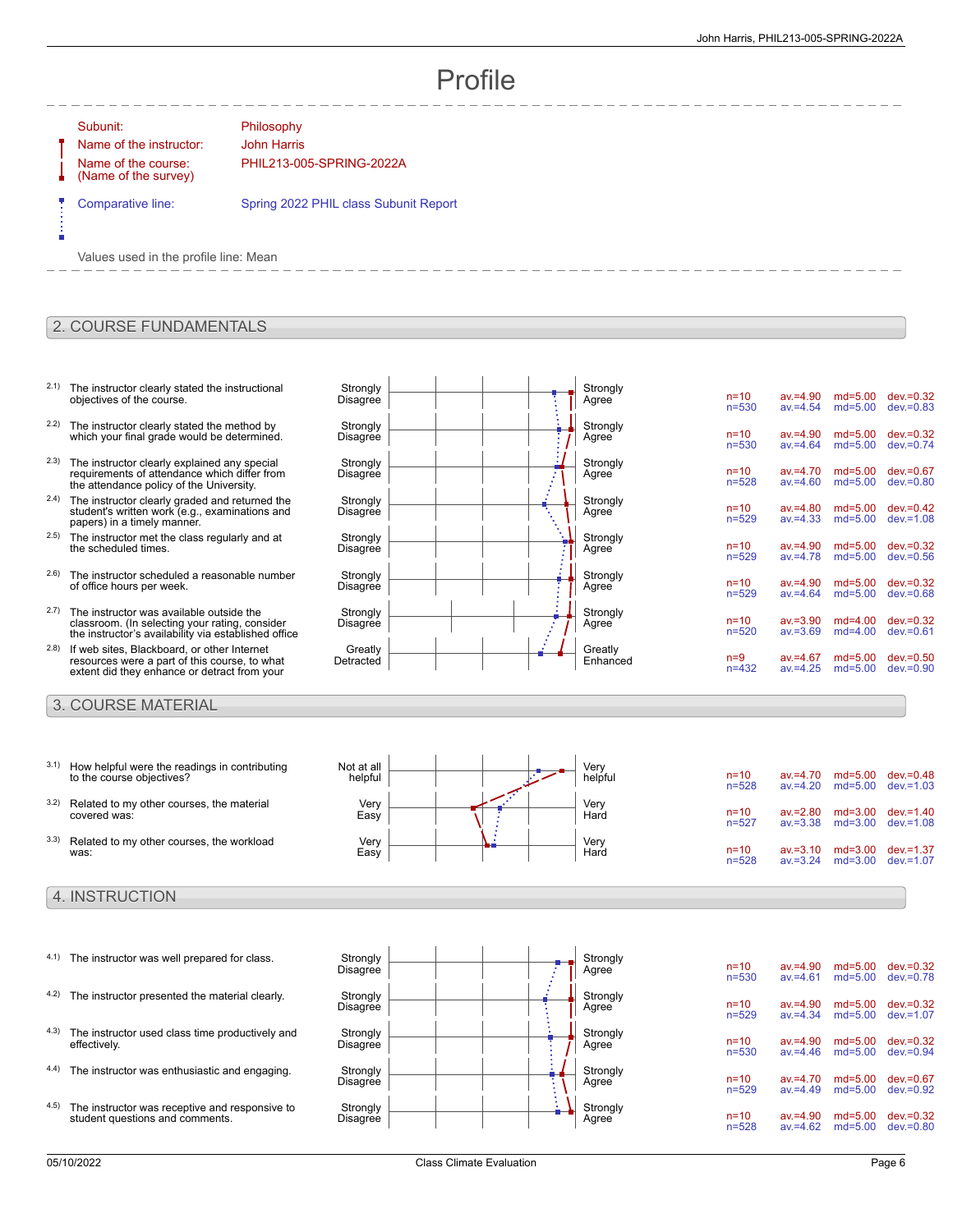### 5. INSTRUCTOR FEEDBACK

| 5.1)<br>5.2)<br>5.3) | The instructor's comments on work were<br>helpful.<br>The instructor's evaluation of work was fair.<br>The instructor treated students with respect. | Strongly<br>Disagree<br>Strongly<br>Disagree<br>Strongly<br>Disagree | $\bullet$<br>÷. | Strongly<br>Agree<br>Strongly<br>Agree<br>Strongly<br>Agree | $n = 10$<br>$n = 530$<br>$n=10$<br>$n = 530$<br>$n = 10$<br>$n = 527$ | $av = 4.80$<br>$av = 4.42$<br>$av = 4.60$<br>$av = 4.51$<br>$av = 4.90$<br>$av = 4.77$ | $md = 5.00$<br>$md = 5.00$<br>$md = 5.00$<br>$md = 5.00$<br>$md = 5.00$<br>$md = 5.00$ | $dev = 0.42$<br>$dev = 0.95$<br>$dev = 0.70$<br>$dev = 0.89$<br>$dev = 0.32$<br>$dev = 0.59$ |
|----------------------|------------------------------------------------------------------------------------------------------------------------------------------------------|----------------------------------------------------------------------|-----------------|-------------------------------------------------------------|-----------------------------------------------------------------------|----------------------------------------------------------------------------------------|----------------------------------------------------------------------------------------|----------------------------------------------------------------------------------------------|
|                      | 6. COURSE OVERALL (PART V)                                                                                                                           |                                                                      |                 |                                                             |                                                                       |                                                                                        |                                                                                        |                                                                                              |
| 6.1)                 | How would you rate this course compared to                                                                                                           | Very Poor                                                            |                 | Excellent                                                   |                                                                       |                                                                                        |                                                                                        |                                                                                              |
|                      | other courses?                                                                                                                                       |                                                                      |                 |                                                             | $n=10$<br>$n = 528$                                                   | $av = 4.70$<br>$av = 4.08$                                                             | $md = 5.00$<br>$md=4.00$                                                               | $dev = 0.67$<br>$dev = 1.02$                                                                 |
| 6.2)                 | How would you rate this instructor compared to<br>other instructors?                                                                                 | Very Poor                                                            |                 | Excellent                                                   | $n = 10$<br>$n = 528$                                                 | $av = 4.80$<br>$av = 4.27$                                                             | $md = 5.00$<br>$md = 5.00$                                                             | $dev = 0.42$<br>$dev = 0.99$                                                                 |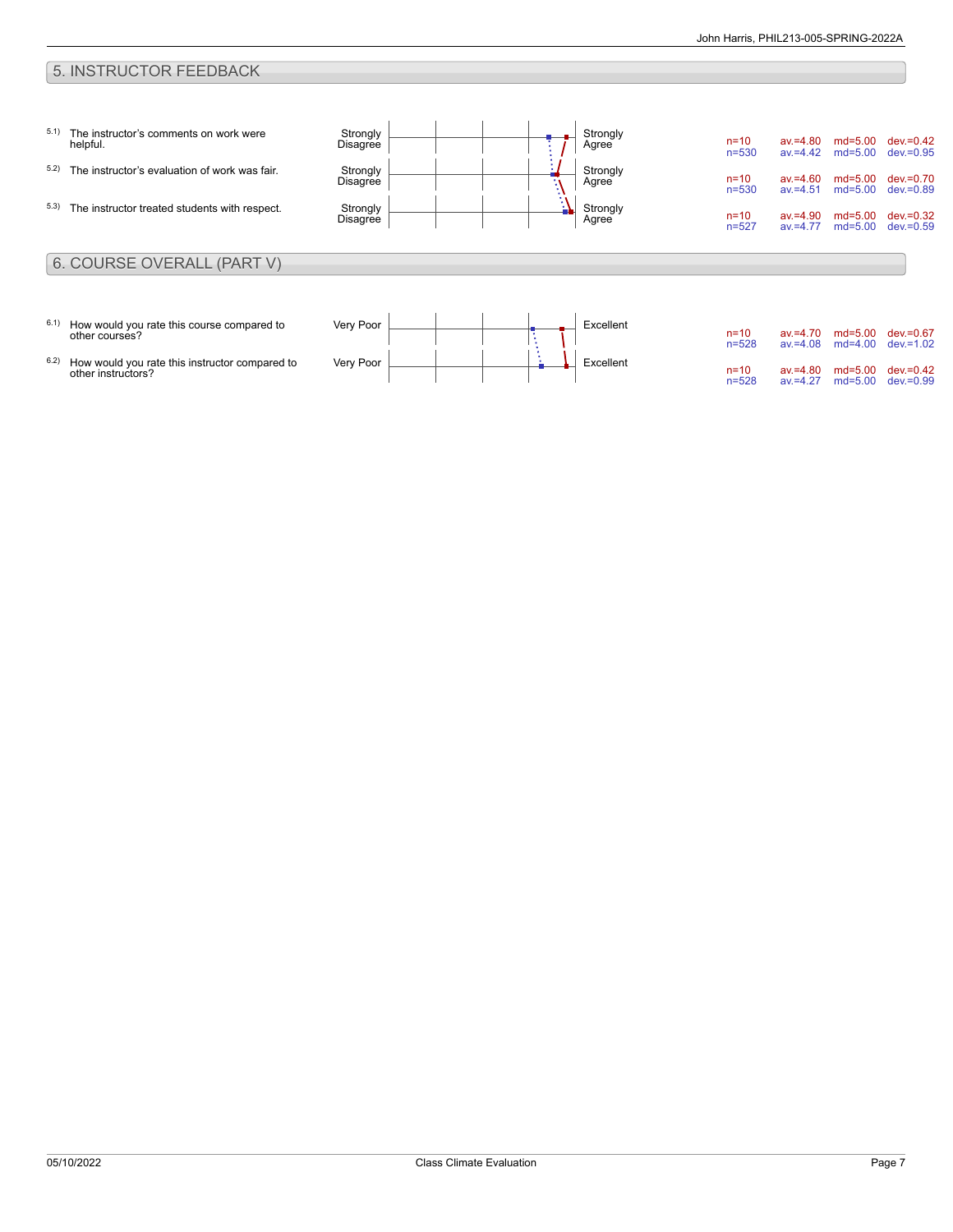# Profile Line for Indicators

|                            | Subunit:<br>Name of the instructor:<br>Name of the course:<br>(Name of the survey) | Philosophy<br><b>John Harris</b><br>PHIL213-005-SPRING-2022A |                            |                              |
|----------------------------|------------------------------------------------------------------------------------|--------------------------------------------------------------|----------------------------|------------------------------|
|                            | Comparative line:                                                                  | Spring 2022 PHIL class Subunit Report                        |                            |                              |
|                            | 4. INSTRUCTION                                                                     | $\ddot{}$                                                    | $av = 4.86$<br>$av = 4.50$ | $dev = 0.39$<br>$dev = 0.90$ |
| 5. INSTRUCTOR FEEDBACK     |                                                                                    | $\overline{+}$<br>۰                                          | $av = 4.77$<br>$av = 4.57$ | $dev = 0.48$<br>$dev = 0.81$ |
| 6. COURSE OVERALL (PART V) |                                                                                    | $^{+}$                                                       | $av = 4.75$<br>$av = 4.17$ | $dev = 0.55$<br>$dev = 1.00$ |